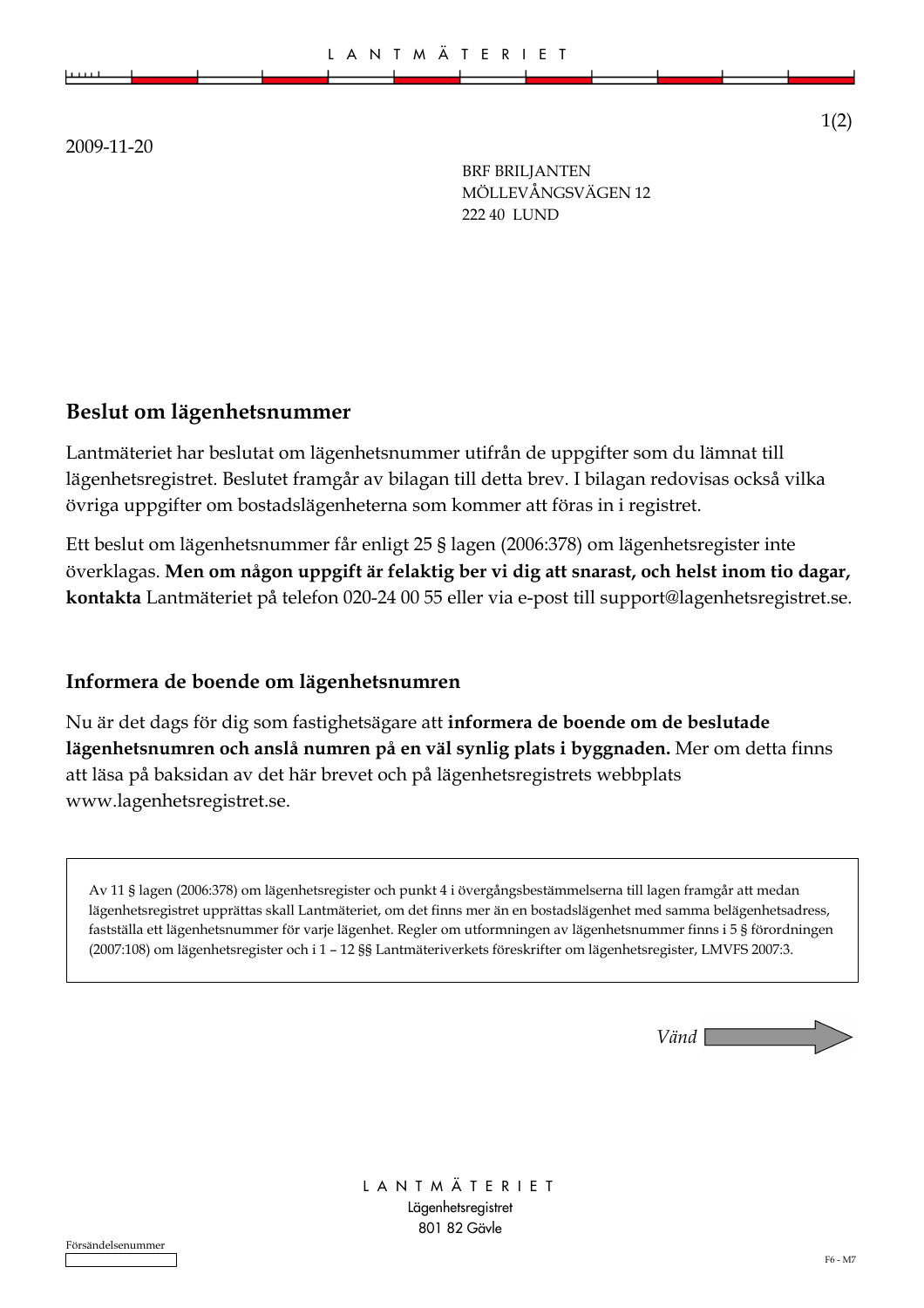## Fastighetsägarens skyldighet att informera om beslutade lägenhetsnummer

När du som fastighetsägare har fått del av fastställda lägenhetsnummer är du skyldig att

- · inom en månad skriftligen informera de boende om lägenhetsnumren,
- · inom tre månader anslå lägenhetsnumren på en väl synlig plats i byggnaden.

På www.lagenhetsregistret.se finns ett förslag på informationstext till de boende.

# Kommunen håller registret aktuellt

När lägenhetsregistret är upprättat hålls det aktuellt av den kommun där fastigheten är belägen. Fastighetsägaren skall efter upprättandet på eget initiativ vända sig till kommunen för att lämna sådana uppgifter som föranleder ändringar eller kompletteringar av registret. Uppgifterna skall lämnas senast en månad efter det att den förändring har skett som föranleder ändringen eller kompletteringen av lägenhetsregistret.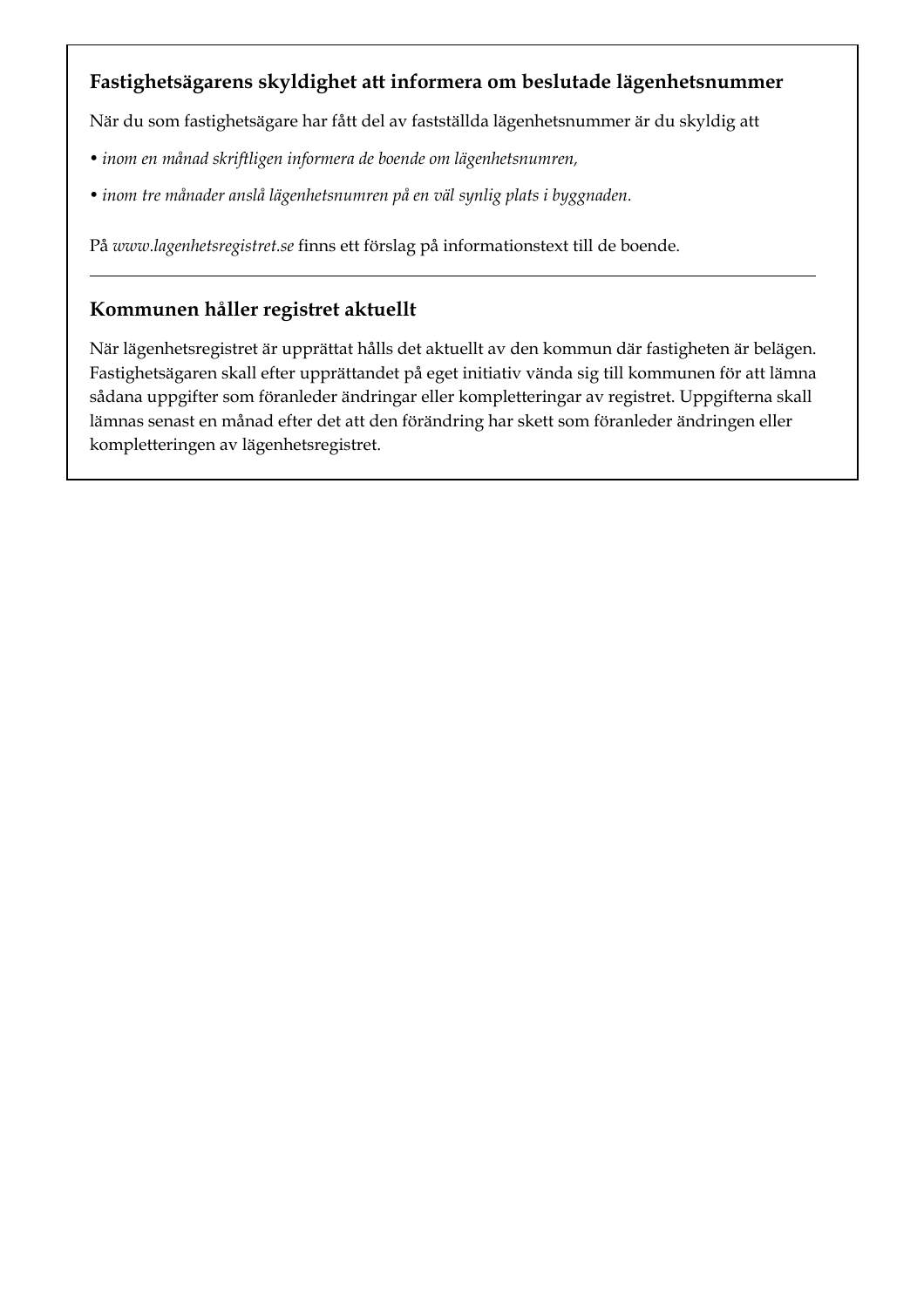#### Bilaga Beslutade lägenhetsnummer

Datum för beslut om lägenhetsnummer: 2009-11-20

Beslutade lägenhetsnummer som visas med fet stil har ändrats i förhållande till förslagen till nummer som lämnades till Lantmäteriet. Om det finns gemensamt kök anges det med \* i kolumnen kökstyp.

Observera att lägenhetsnummer endast beslutas och visas för adresser med fler än en lägenhet.

| Fastighet                            | <b>Adress</b>                      | <b>Beslutade</b><br>lägenhets-<br>nummer | Antal<br>rum   | Bostads-<br>area | Kökstyp | Lägenhets-<br>kategori | Annan<br>identitet |
|--------------------------------------|------------------------------------|------------------------------------------|----------------|------------------|---------|------------------------|--------------------|
| <b>LUND</b><br><b>LANDSDOMAREN 9</b> | MARGARETAVÄGEN 9<br>222 40 LUND    | 1101                                     | $\overline{4}$ | 115              | Kök     | vanlig bostad          | 1300               |
|                                      |                                    | 1201                                     | 3              | 89               | Kök     | vanlig bostad          | 1001               |
|                                      |                                    | 1301                                     | $\overline{2}$ | 67               | Kök     | vanlig bostad          | 1002               |
|                                      | MÖLLEVÅNGSVÄGEN 10A<br>222 40 LUND | 1001                                     | $\overline{4}$ | 117              | Kök     | vanlig bostad          | 1036               |
|                                      |                                    | 1002                                     | 3              | 79               | Kök     | vanlig bostad          | 1037               |
|                                      | MÖLLEVÅNGSVÄGEN 10B<br>222 40 LUND | 1101                                     | $\overline{2}$ | 65               | Kök     | vanlig bostad          | 1038               |
|                                      |                                    | 1102                                     | $\overline{2}$ | 69               | Kök     | vanlig bostad          | 1039               |
|                                      |                                    | 1103                                     | 3              | 80               | Kök     | vanlig bostad          | 1040               |
|                                      |                                    | 1104                                     | $\overline{2}$ | 67               | Kokvrå  | vanlig bostad          | 1111               |
|                                      |                                    | 1105                                     | $\mathbf{1}$   | 37               | Kokvrå  | vanlig bostad          | 1112               |
|                                      |                                    | 1106                                     | $\mathbf{1}$   | 37               | Kokvrå  | vanlig bostad          | 1113               |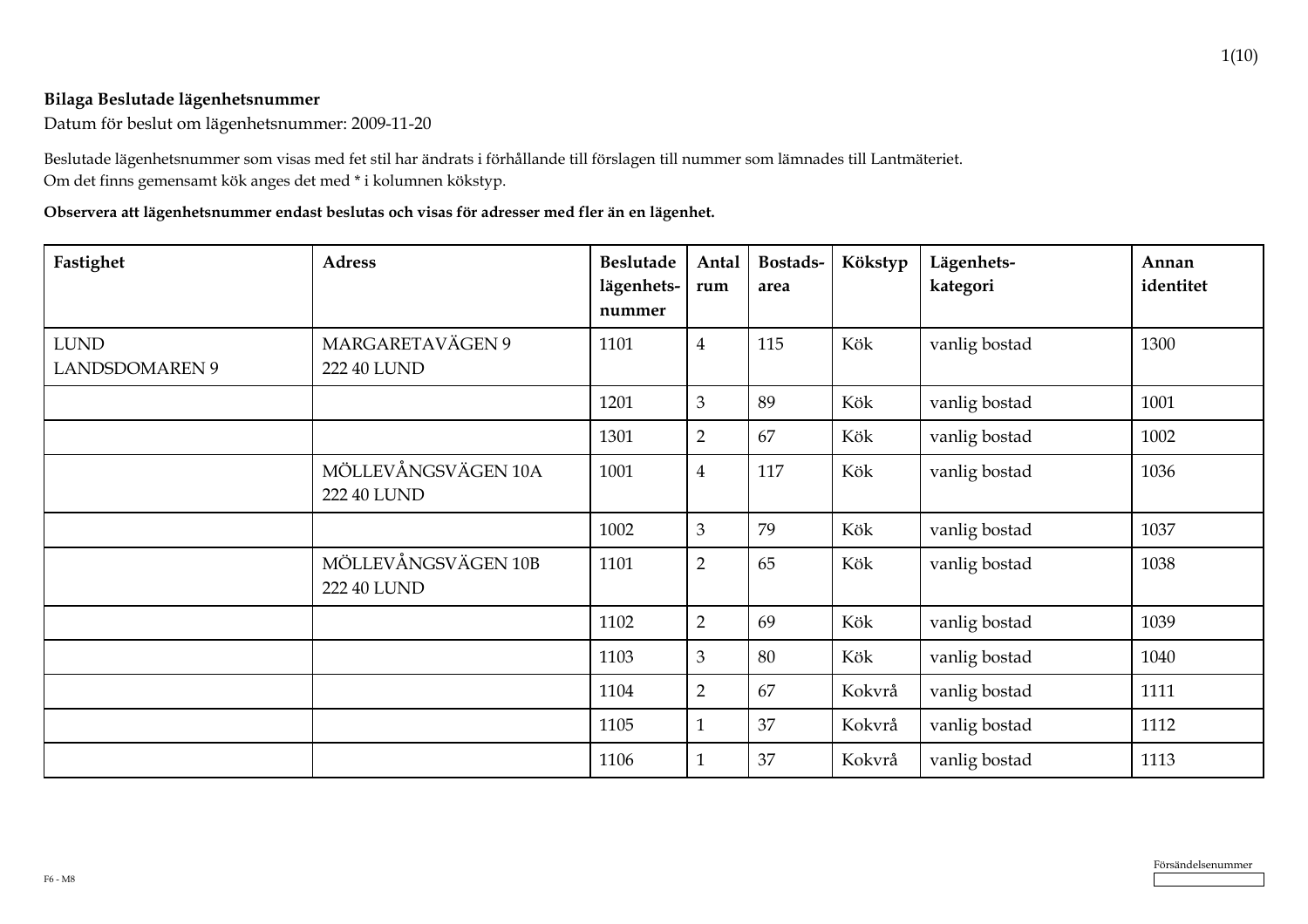| Fastighet | <b>Adress</b> | <b>Beslutade</b><br>lägenhets-<br>nummer | Antal<br>rum   | Bostads-<br>area | Kökstyp | Lägenhets-<br>kategori | Annan<br>identitet |
|-----------|---------------|------------------------------------------|----------------|------------------|---------|------------------------|--------------------|
|           |               | 1107                                     | $\mathbf{1}$   | 37               | Kokvrå  | vanlig bostad          | 1114               |
|           |               | 1108                                     | $\mathbf{1}$   | 37               | Kokvrå  | vanlig bostad          | 1115               |
|           |               | 1109                                     | $\mathbf{1}$   | 37               | Kokvrå  | vanlig bostad          | 1116               |
|           |               | 1110                                     | $\mathbf{1}$   | 37               | Kokvrå  | vanlig bostad          | 1117               |
|           |               | 1111                                     | $\overline{2}$ | 52               | Kokvrå  | vanlig bostad          | 1104               |
|           |               | 1112                                     | $\mathbf{1}$   | 37               | Kokvrå  | vanlig bostad          | 1105               |
|           |               | 1113                                     | $\mathbf{1}$   | 37               | Kokvrå  | vanlig bostad          | 1106               |
|           |               | 1114                                     | $\mathbf{1}$   | 37               | Kokvrå  | vanlig bostad          | 1107               |
|           |               | 1115                                     | $\mathbf{1}$   | 37               | Kokvrå  | vanlig bostad          | 1108               |
|           |               | 1116                                     | $\mathbf{1}$   | 37               | Kokvrå  | vanlig bostad          | 1109               |
|           |               | 1117                                     | $\overline{2}$ | 58               | Kokvrå  | vanlig bostad          | 1110               |
|           |               | 1201                                     | $\overline{2}$ | 65               | Kök     | vanlig bostad          | 1041               |
|           |               | 1202                                     | $\overline{2}$ | 69               | Kök     | vanlig bostad          | 1042               |
|           |               | 1203                                     | 3              | 80               | Kök     | vanlig bostad          | 1043               |
|           |               | 1204                                     | $\overline{2}$ | 67               | Kokvrå  | vanlig bostad          | 1125               |
|           |               | 1205                                     | $\mathbf{1}$   | 37               | Kokvrå  | vanlig bostad          | 1126               |
|           |               | 1206                                     | $\mathbf{1}$   | 37               | Kokvrå  | vanlig bostad          | 1127               |
|           |               | 1207                                     | $\mathbf{1}$   | 37               | Kokvrå  | vanlig bostad          | 1128               |
|           |               | 1208                                     | $\mathbf{1}$   | 37               | Kokvrå  | vanlig bostad          | 1129               |
|           |               | 1209                                     | $\mathbf{1}$   | 37               | Kokvrå  | vanlig bostad          | 1130               |
|           |               | 1210                                     | $\mathbf{1}$   | 37               | Kokvrå  | vanlig bostad          | 1131               |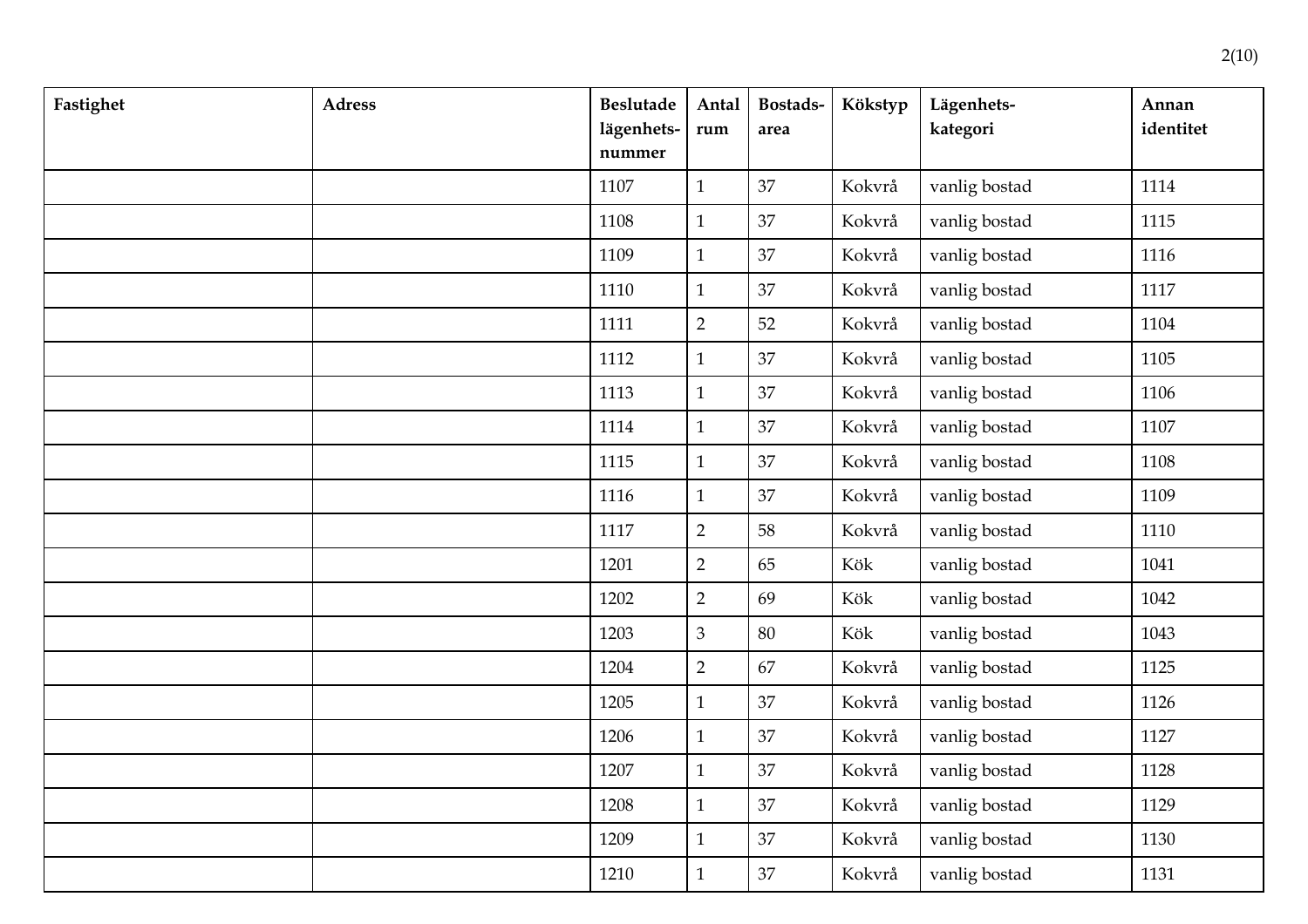| Fastighet | <b>Adress</b>                      | <b>Beslutade</b><br>lägenhets-<br>nummer | Antal<br>rum   | Bostads-<br>area | Kökstyp | Lägenhets-<br>kategori | Annan<br>identitet |
|-----------|------------------------------------|------------------------------------------|----------------|------------------|---------|------------------------|--------------------|
|           |                                    | 1211                                     | $\overline{2}$ | 52               | Kokvrå  | vanlig bostad          | 1118               |
|           |                                    | 1212                                     | $\mathbf{1}$   | 37               | Kokvrå  | vanlig bostad          | 1119               |
|           |                                    | 1213                                     | $\mathbf{1}$   | 37               | Kokvrå  | vanlig bostad          | 1120               |
|           |                                    | 1214                                     | $\mathbf{1}$   | 37               | Kokvrå  | vanlig bostad          | 1121               |
|           |                                    | 1215                                     | $\mathbf{1}$   | 37               | Kokvrå  | vanlig bostad          | 1122               |
|           |                                    | 1216                                     | $\mathbf{1}$   | 37               | Kokvrå  | vanlig bostad          | 1123               |
|           |                                    | 1217                                     | $\overline{2}$ | 58               | Kokvrå  | vanlig bostad          | 1124               |
|           |                                    | 1301                                     | 3              | 97               | Kök     | vanlig bostad          | 1044               |
|           |                                    | 1302                                     | $\overline{2}$ | 71               | Kök     | vanlig bostad          | 1045               |
|           |                                    | 1303                                     | $\mathfrak{Z}$ | 87               | Kök     | vanlig bostad          | 1046               |
|           | MÖLLEVÅNGSVÄGEN 12A<br>222 40 LUND | 1001                                     | $\overline{4}$ | 117              | Kök     | vanlig bostad          | 1025               |
|           |                                    | 1002                                     | $\overline{3}$ | 79               | Kök     | vanlig bostad          | 1026               |
|           | MÖLLEVÅNGSVÄGEN 12B<br>222 40 LUND | 1101                                     | $\overline{2}$ | 65               | Kök     | vanlig bostad          | 1027               |
|           |                                    | 1102                                     | $\overline{2}$ | 69               | Kök     | vanlig bostad          | 1028               |
|           |                                    | 1103                                     | 3              | 80               | Kök     | vanlig bostad          | 1029               |
|           |                                    | 1104                                     | $\overline{2}$ | 67               | Kokvrå  | vanlig bostad          | 1146               |
|           |                                    | 1105                                     | $\mathbf{1}$   | 37               | Kokvrå  | vanlig bostad          | 1147               |
|           |                                    | 1106                                     | $\mathbf{1}$   | 37               | Kokvrå  | vanlig bostad          | 1148               |
|           |                                    | 1107                                     | $\mathbf{1}$   | 37               | Kokvrå  | vanlig bostad          | 1149               |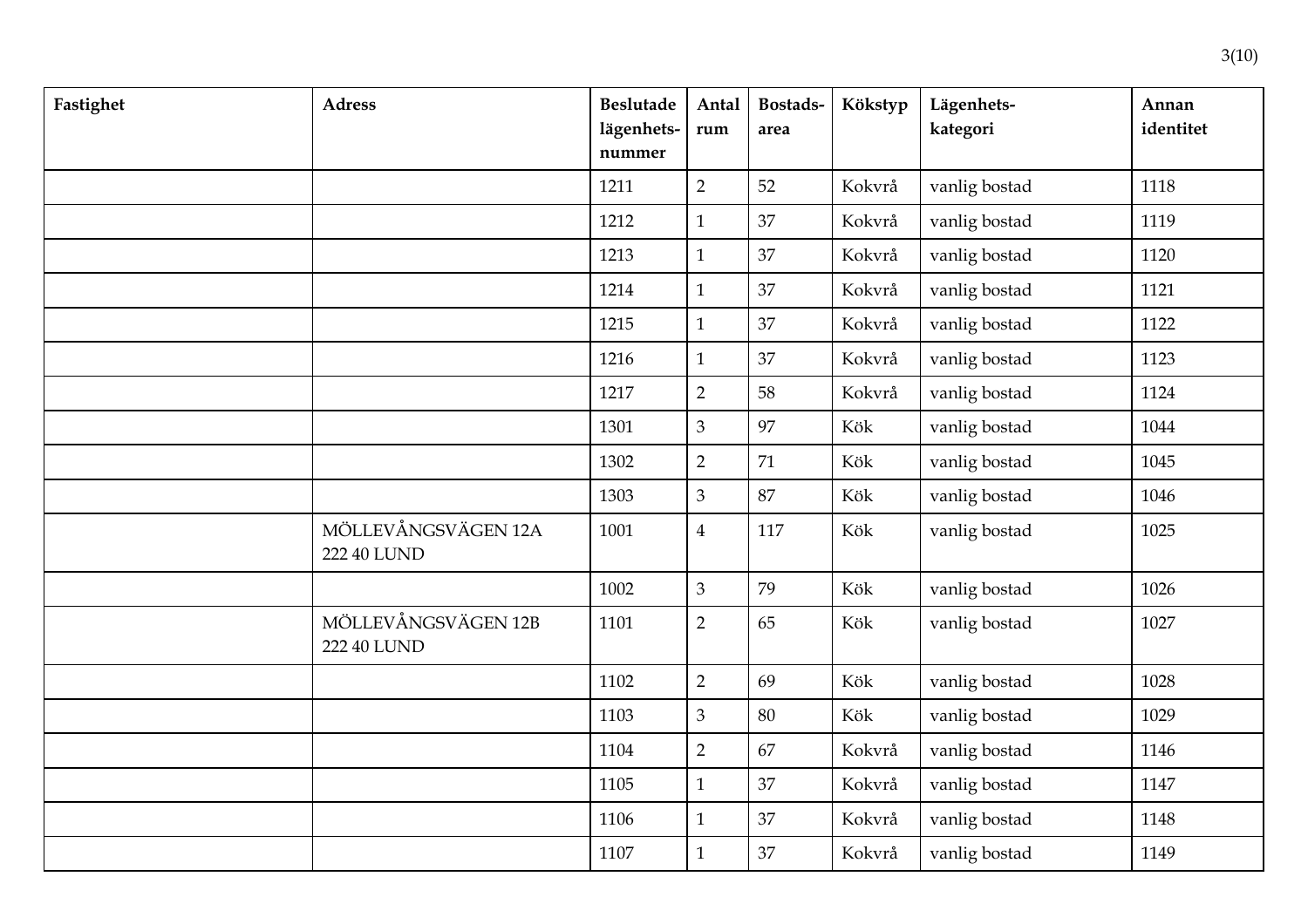| Fastighet | <b>Adress</b> | <b>Beslutade</b><br>lägenhets-<br>nummer | Antal<br>rum   | Bostads-<br>area | Kökstyp | Lägenhets-<br>kategori | Annan<br>identitet |
|-----------|---------------|------------------------------------------|----------------|------------------|---------|------------------------|--------------------|
|           |               | 1108                                     | $\mathbf{1}$   | 37               | Kokvrå  | vanlig bostad          | 1150               |
|           |               | 1109                                     | $\mathbf{1}$   | 37               | Kokvrå  | vanlig bostad          | 1151               |
|           |               | 1110                                     | $\mathbf{1}$   | 37               | Kokvrå  | vanlig bostad          | 1152               |
|           |               | 1111                                     | $\overline{2}$ | 52               | Kokvrå  | vanlig bostad          | 1139               |
|           |               | 1112                                     | $\mathbf{1}$   | 37               | Kokvrå  | vanlig bostad          | 1140               |
|           |               | 1113                                     | $\mathbf{1}$   | 37               | Kokvrå  | vanlig bostad          | 1141               |
|           |               | 1114                                     | $\mathbf{1}$   | 37               | Kokvrå  | vanlig bostad          | 1142               |
|           |               | 1115                                     | $\mathbf{1}$   | 37               | Kokvrå  | vanlig bostad          | 1143               |
|           |               | 1116                                     | $\mathbf{1}$   | 37               | Kokvrå  | vanlig bostad          | 1144               |
|           |               | 1117                                     | $\overline{2}$ | 58               | Kokvrå  | vanlig bostad          | 1145               |
|           |               | 1201                                     | $\overline{2}$ | 65               | Kök     | vanlig bostad          | 1030               |
|           |               | 1202                                     | $\overline{2}$ | 69               | Kök     | vanlig bostad          | 1031               |
|           |               | 1203                                     | $\mathfrak{Z}$ | 80               | Kök     | vanlig bostad          | 1032               |
|           |               | 1204                                     | $\overline{2}$ | 67               | Kokvrå  | vanlig bostad          | 1160               |
|           |               | 1205                                     | $\mathbf{1}$   | 37               | Kokvrå  | vanlig bostad          | 1161               |
|           |               | 1206                                     | $\mathbf{1}$   | 37               | Kokvrå  | vanlig bostad          | 1162               |
|           |               | 1207                                     | $\mathbf{1}$   | 37               | Kokvrå  | vanlig bostad          | 1163               |
|           |               | 1208                                     | $\mathbf{1}$   | 37               | Kokvrå  | vanlig bostad          | 1164               |
|           |               | 1209                                     | $\mathbf{1}$   | 37               | Kokvrå  | vanlig bostad          | 1165               |
|           |               | 1210                                     | $\mathbf{1}$   | 37               | Kokvrå  | vanlig bostad          | 1166               |
|           |               | 1211                                     | $\mathbf{1}$   | 37               | Kokvrå  | vanlig bostad          | 1153               |

 $4(10)$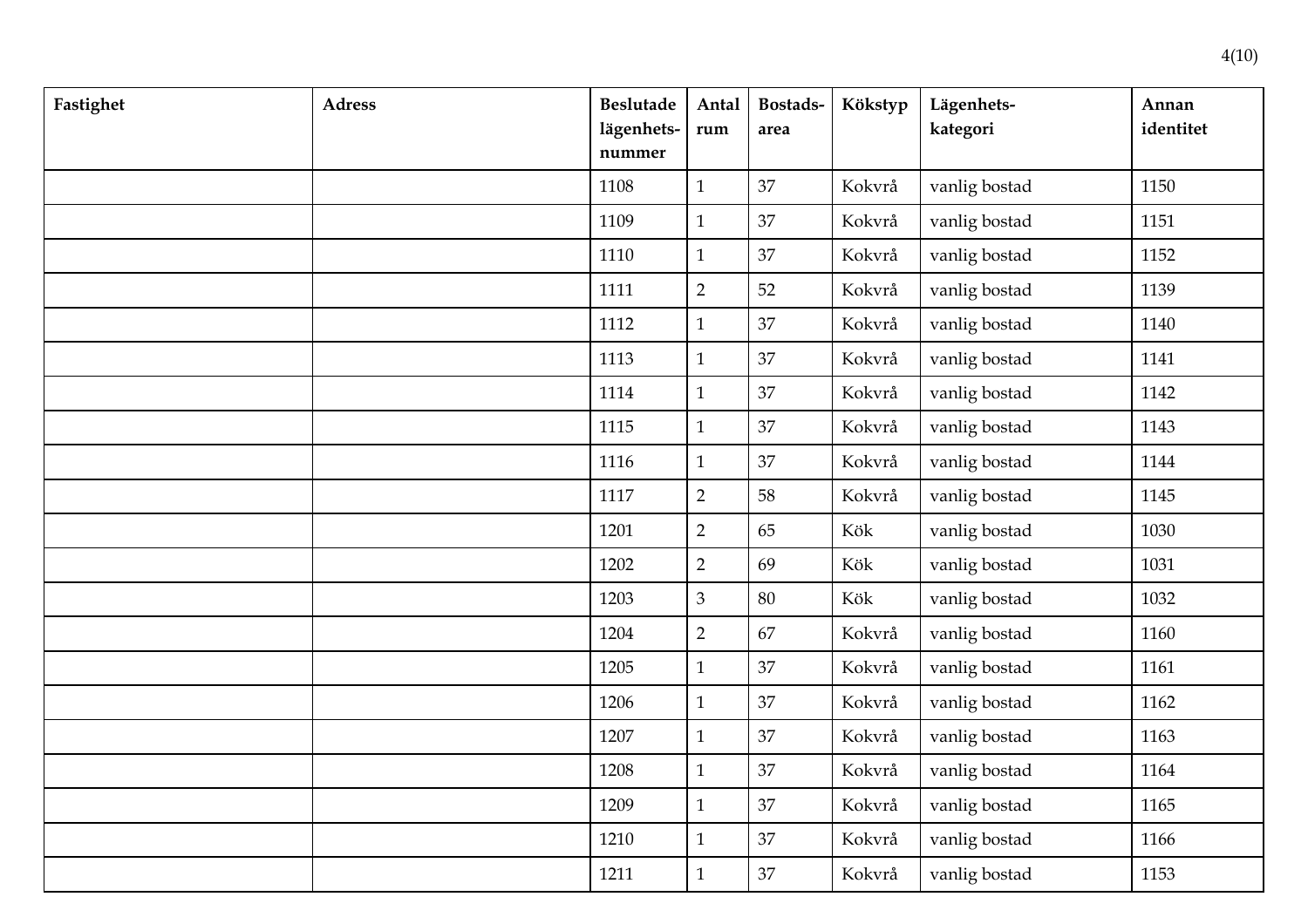| Fastighet | <b>Adress</b>                      | <b>Beslutade</b><br>lägenhets-<br>nummer | Antal<br>rum   | Bostads-<br>area | Kökstyp | Lägenhets-<br>kategori | Annan<br>identitet |
|-----------|------------------------------------|------------------------------------------|----------------|------------------|---------|------------------------|--------------------|
|           |                                    | 1212                                     | $\mathbf{1}$   | 37               | Kokvrå  | vanlig bostad          | 1154               |
|           |                                    | 1213                                     | $\mathbf{1}$   | 37               | Kokvrå  | vanlig bostad          | 1155               |
|           |                                    | 1214                                     | $\mathbf{1}$   | 37               | Kokvrå  | vanlig bostad          | 1156               |
|           |                                    | 1215                                     | $\mathbf{1}$   | 37               | Kokvrå  | vanlig bostad          | 1157               |
|           |                                    | 1216                                     | $\mathbf{1}$   | 37               | Kokvrå  | vanlig bostad          | 1158               |
|           |                                    | 1217                                     | $\overline{2}$ | 58               | Kokvrå  | vanlig bostad          | 1159               |
|           |                                    | 1301                                     | $\mathfrak{Z}$ | 97               | Kök     | vanlig bostad          | 1033               |
|           |                                    | 1302                                     | $\overline{2}$ | 71               | Kök     | vanlig bostad          | 1034               |
|           |                                    | 1303                                     | $\overline{4}$ | 87               | Kök     | vanlig bostad          | 1035               |
|           | MÖLLEVÅNGSVÄGEN 14A<br>222 40 LUND | 1001                                     | $\overline{4}$ | 117              | Kök     | vanlig bostad          | 1014               |
|           |                                    | 1002                                     | 3              | 79               | Kök     | vanlig bostad          | 1015               |
|           | MÖLLEVÅNGSVÄGEN 14B<br>222 40 LUND | 1101                                     | $\overline{2}$ | 65               | Kök     | vanlig bostad          | 1016               |
|           |                                    | 1102                                     | $\overline{2}$ | 69               | Kök     | vanlig bostad          | 1017               |
|           |                                    | 1103                                     | $\overline{3}$ | 80               | Kök     | vanlig bostad          | 1018               |
|           |                                    | 1104                                     | $\overline{2}$ | 63               | Kokvrå  | vanlig bostad          | 1181               |
|           |                                    | 1105                                     | $\mathbf{1}$   | 37               | Kokvrå  | vanlig bostad          | 1182               |
|           |                                    | 1106                                     | $\mathbf{1}$   | 37               | Kokvrå  | vanlig bostad          | 1183               |
|           |                                    | 1107                                     | $\mathbf{1}$   | 37               | Kokvrå  | vanlig bostad          | 1184               |
|           |                                    | 1108                                     | $\mathbf{1}$   | 37               | Kokvrå  | vanlig bostad          | 1185               |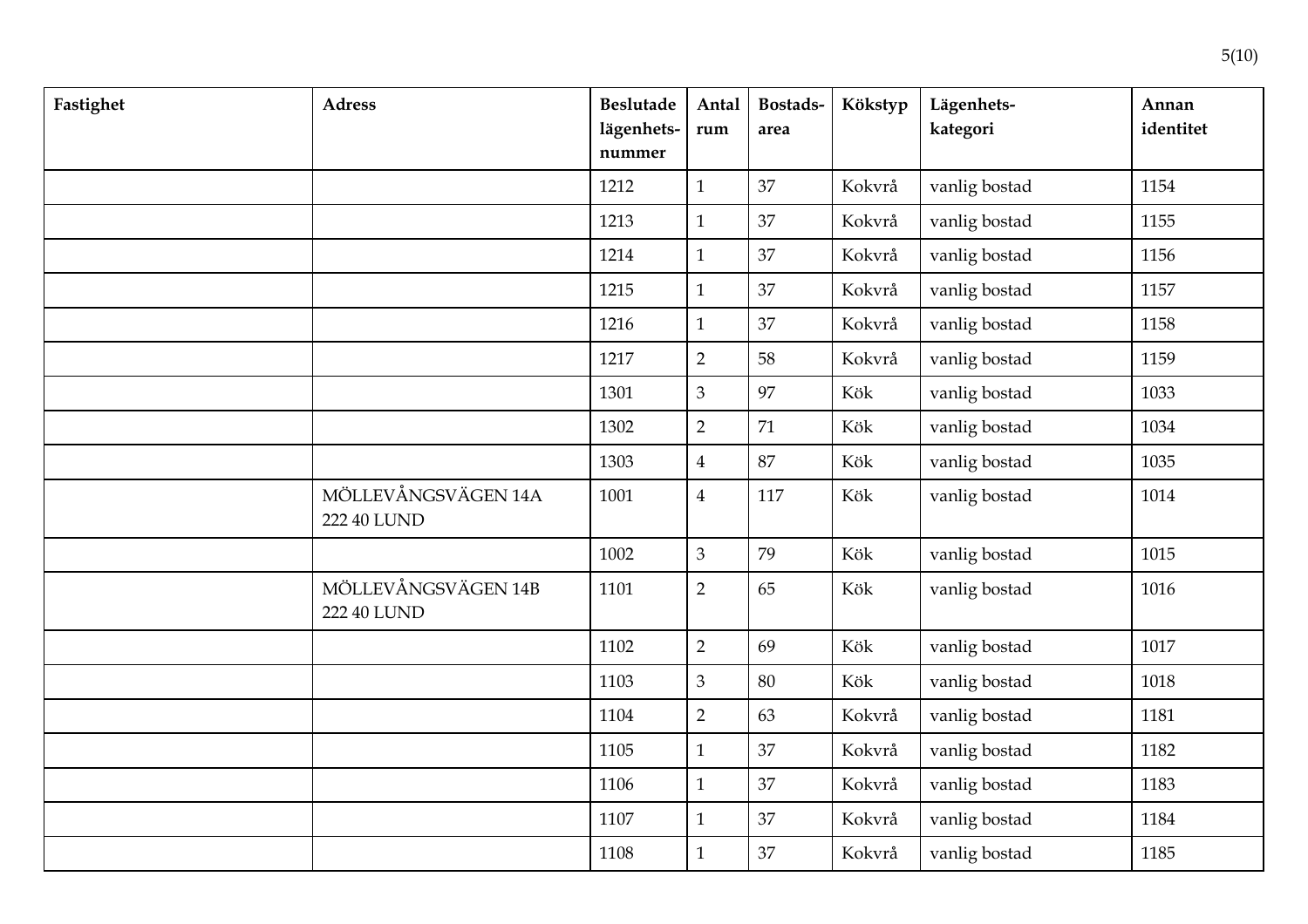| Fastighet | <b>Adress</b> | <b>Beslutade</b><br>lägenhets-<br>nummer | Antal<br>rum   | Bostads-<br>area | Kökstyp | Lägenhets-<br>kategori | Annan<br>identitet |
|-----------|---------------|------------------------------------------|----------------|------------------|---------|------------------------|--------------------|
|           |               | 1109                                     | $\mathbf{1}$   | 37               | Kokvrå  | vanlig bostad          | 1186               |
|           |               | 1110                                     | $\mathbf{1}$   | 37               | Kokvrå  | vanlig bostad          | 1187               |
|           |               | 1111                                     | $\overline{2}$ | 52               | Kokvrå  | vanlig bostad          | 1174               |
|           |               | 1112                                     | $\mathbf{1}$   | 37               | Kokvrå  | vanlig bostad          | 1175               |
|           |               | 1113                                     | $\mathbf{1}$   | 37               | Kokvrå  | vanlig bostad          | 1176               |
|           |               | 1114                                     | $\mathbf{1}$   | 37               | Kokvrå  | vanlig bostad          | 1177               |
|           |               | 1115                                     | $\mathbf{1}$   | 37               | Kokvrå  | vanlig bostad          | 1178               |
|           |               | 1116                                     | $\mathbf{1}$   | 37               | Kokvrå  | vanlig bostad          | 1179               |
|           |               | 1117                                     | $\overline{2}$ | 56               | Kokvrå  | vanlig bostad          | 1180               |
|           |               | 1201                                     | $\overline{2}$ | 65               | Kök     | vanlig bostad          | 1019               |
|           |               | 1202                                     | $\overline{2}$ | 69               | Kök     | vanlig bostad          | 1020               |
|           |               | 1203                                     | $\mathfrak{Z}$ | 80               | Kök     | vanlig bostad          | 1021               |
|           |               | 1204                                     | $\overline{2}$ | 62               | Kokvrå  | vanlig bostad          | 1195               |
|           |               | 1205                                     | $\mathbf{1}$   | 37               | Kokvrå  | vanlig bostad          | 1196               |
|           |               | 1206                                     | $\mathbf{1}$   | 37               | Kokvrå  | vanlig bostad          | 1197               |
|           |               | 1207                                     | $\mathbf{1}$   | 37               | Kokvrå  | vanlig bostad          | 1198               |
|           |               | 1208                                     | $\mathbf{1}$   | 37               | Kokvrå  | vanlig bostad          | 1199               |
|           |               | 1209                                     | $\mathbf{1}$   | 37               | Kokvrå  | vanlig bostad          | 1200               |
|           |               | 1210                                     | $\mathbf{1}$   | 37               | Kokvrå  | vanlig bostad          | 1201               |
|           |               | 1211                                     | $\overline{2}$ | 52               | Kokvrå  | vanlig bostad          | 1188               |
|           |               | 1212                                     | $\mathbf{1}$   | 37               | Kokvrå  | vanlig bostad          | 1189               |

 $6(10)$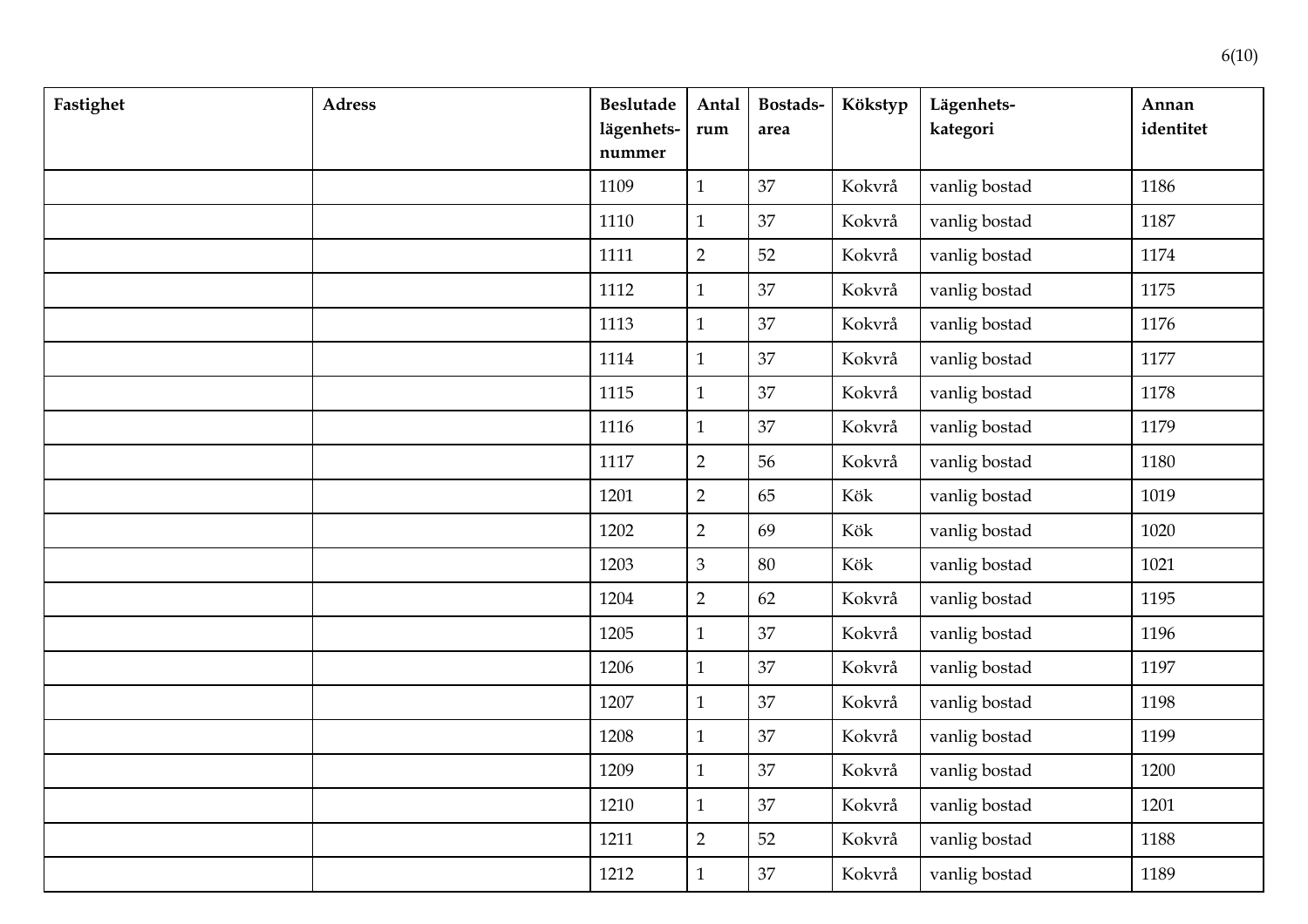| Fastighet | <b>Adress</b>                      | <b>Beslutade</b><br>lägenhets-<br>nummer | Antal<br>$\mathop{\bf rum}\nolimits$ | Bostads-<br>area | Kökstyp | Lägenhets-<br>kategori | Annan<br>identitet |
|-----------|------------------------------------|------------------------------------------|--------------------------------------|------------------|---------|------------------------|--------------------|
|           |                                    | 1213                                     | $\mathbf{1}$                         | 37               | Kokvrå  | vanlig bostad          | 1190               |
|           |                                    | 1214                                     | $\mathbf 1$                          | 37               | Kokvrå  | vanlig bostad          | 1191               |
|           |                                    | 1215                                     | $\mathbf{1}$                         | 37               | Kokvrå  | vanlig bostad          | 1192               |
|           |                                    | 1216                                     | $\mathbf{1}$                         | 37               | Kokvrå  | vanlig bostad          | 1193               |
|           |                                    | 1217                                     | $\overline{2}$                       | 56               | Kokvrå  | vanlig bostad          | 1194               |
|           |                                    | 1301                                     | $\mathfrak{Z}$                       | 97               | Kök     | vanlig bostad          | 1022               |
|           |                                    | 1302                                     | $\overline{2}$                       | 71               | Kök     | vanlig bostad          | 1023               |
|           |                                    | 1303                                     | $\mathfrak{Z}$                       | 87               | Kök     | vanlig bostad          | 1024               |
|           | MÖLLEVÅNGSVÄGEN 16A<br>222 40 LUND | 1001                                     | $\mathfrak{Z}$                       | 90               | Kök     | vanlig bostad          | 1003               |
|           |                                    | 1002                                     | $\mathfrak{Z}$                       | 87               | Kök     | vanlig bostad          | 1004               |
|           | MÖLLEVÅNGSVÄGEN 16B<br>222 40 LUND | 1001                                     | 5                                    | 177              | Kök     | vanlig bostad          | 1000               |
|           |                                    | 1101                                     | $\mathfrak{Z}$                       | 90               | Kök     | vanlig bostad          | 1005               |
|           |                                    | 1102                                     | $\overline{4}$                       | 101              | Kök     | vanlig bostad          | 1006               |
|           |                                    | 1201                                     | $\mathfrak{Z}$                       | 90               | Kök     | vanlig bostad          | 1008               |
|           |                                    | 1202                                     | $\overline{4}$                       | 101              | Kök     | vanlig bostad          | 1009               |
|           |                                    | 1203                                     | 5                                    | 141              | Kök     | vanlig bostad          | 1007               |
|           |                                    | 1301                                     | $\overline{2}$                       | 70               | Kök     | vanlig bostad          | 1011               |
|           |                                    | 1302                                     | $\overline{2}$                       | 65               | Kök     | vanlig bostad          | 1012               |
|           |                                    | 1303                                     | $\overline{2}$                       | 70               | Kök     | vanlig bostad          | 1013               |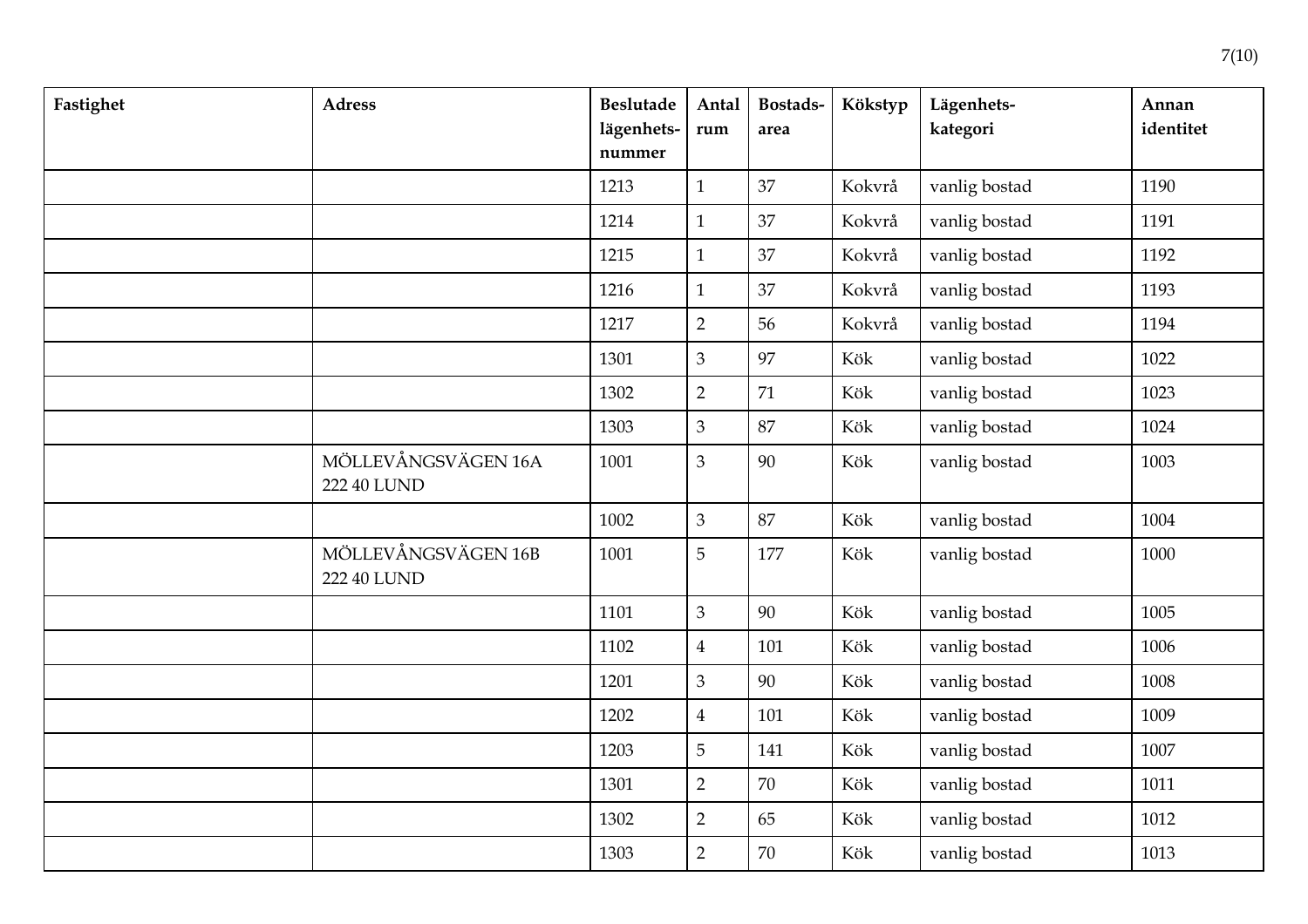| Fastighet | <b>Adress</b>                     | <b>Beslutade</b><br>lägenhets-<br>nummer | Antal<br>rum   | Bostads-<br>area | Kökstyp | Lägenhets-<br>kategori | Annan<br>identitet |
|-----------|-----------------------------------|------------------------------------------|----------------|------------------|---------|------------------------|--------------------|
|           |                                   | 1304                                     | 5              | 158              | Kök     | vanlig bostad          | 1010               |
|           | MÖLLEVÅNGSVÄGEN 8A<br>222 40 LUND | 1001                                     | $\overline{4}$ | 117              | Kök     | vanlig bostad          | 1047               |
|           |                                   | 1002                                     | $\mathfrak{Z}$ | 83               | Kök     | vanlig bostad          | 1048               |
|           |                                   | 1003                                     | $\overline{3}$ | 80               | Kök     | vanlig bostad          | 1049               |
|           | MÖLLEVÅNGSVÄGEN 8B<br>222 40 LUND | 1101                                     | $\overline{2}$ | 68               | Kök     | vanlig bostad          | 1050               |
|           |                                   | 1102                                     | $\mathbf{1}$   | 55               | Kök     | vanlig bostad          | 1051               |
|           |                                   | 1103                                     | $\overline{2}$ | 74               | Kök     | vanlig bostad          | 1052               |
|           |                                   | 1104                                     | $\mathfrak{Z}$ | 80               | Kök     | vanlig bostad          | 1053               |
|           |                                   | 1105                                     | $\overline{2}$ | 67               | Kokvrå  | vanlig bostad          | 1076               |
|           |                                   | 1106                                     | $\mathbf{1}$   | 37               | Kokvrå  | vanlig bostad          | 1077               |
|           |                                   | 1107                                     | $\mathbf{1}$   | 37               | Kokvrå  | vanlig bostad          | 1078               |
|           |                                   | 1108                                     | $\mathbf{1}$   | 37               | Kokvrå  | vanlig bostad          | 1079               |
|           |                                   | 1109                                     | $\mathbf{1}$   | 37               | Kokvrå  | vanlig bostad          | 1080               |
|           |                                   | 1110                                     | $\mathbf{1}$   | 37               | Kokvrå  | vanlig bostad          | 1081               |
|           |                                   | 1111                                     | $\mathbf{1}$   | 37               | Kokvrå  | vanlig bostad          | 1082               |
|           |                                   | 1112                                     | $\overline{2}$ | 52               | Kokvrå  | vanlig bostad          | 1069               |
|           |                                   | 1113                                     | $\mathbf{1}$   | 37               | Kokvrå  | vanlig bostad          | 1070               |
|           |                                   | 1114                                     | $\mathbf{1}$   | 37               | Kokvrå  | vanlig bostad          | 1071               |
|           |                                   | 1115                                     | $\mathbf{1}$   | 37               | Kokvrå  | vanlig bostad          | 1072               |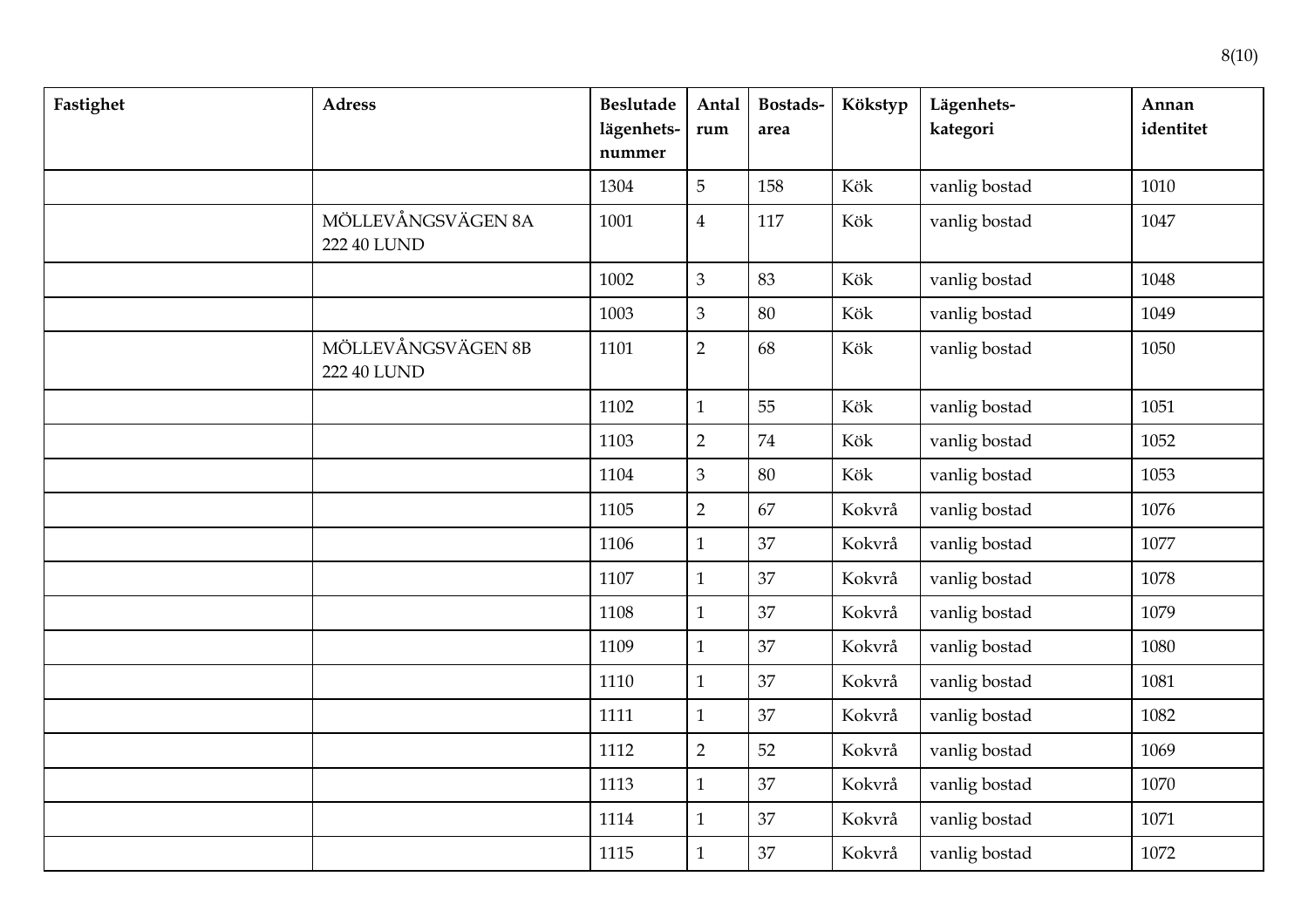| Fastighet | <b>Adress</b> | <b>Beslutade</b><br>lägenhets-<br>nummer | Antal<br>rum   | Bostads-<br>area | Kökstyp | Lägenhets-<br>kategori | Annan<br>identitet |
|-----------|---------------|------------------------------------------|----------------|------------------|---------|------------------------|--------------------|
|           |               | 1116                                     | $\mathbf{1}$   | 37               | Kokvrå  | vanlig bostad          | 1073               |
|           |               | 1117                                     | $\mathbf{1}$   | 37               | Kokvrå  | vanlig bostad          | 1074               |
|           |               | 1118                                     | $\overline{2}$ | 58               | Kokvrå  | vanlig bostad          | 1075               |
|           |               | 1201                                     | $\overline{2}$ | 68               | Kök     | vanlig bostad          | 1054               |
|           |               | 1202                                     | $\mathbf{1}$   | 55               | Kök     | vanlig bostad          | 1055               |
|           |               | 1203                                     | $\overline{2}$ | $74\,$           | Kök     | vanlig bostad          | 1056               |
|           |               | 1204                                     | $\mathfrak{Z}$ | 80               | Kök     | vanlig bostad          | 1057               |
|           |               | 1205                                     | $\overline{2}$ | 67               | Kokvrå  | vanlig bostad          | 1090               |
|           |               | 1206                                     | $\mathbf{1}$   | 37               | Kokvrå  | vanlig bostad          | 1091               |
|           |               | 1207                                     | $\mathbf{1}$   | 37               | Kokvrå  | vanlig bostad          | 1092               |
|           |               | 1208                                     | $\mathbf{1}$   | 37               | Kokvrå  | vanlig bostad          | 1093               |
|           |               | 1209                                     | $\mathbf{1}$   | 37               | Kokvrå  | vanlig bostad          | 1094               |
|           |               | 1210                                     | $\mathbf{1}$   | 37               | Kokvrå  | vanlig bostad          | 1095               |
|           |               | 1211                                     | $\mathbf{1}$   | 37               | Kokvrå  | vanlig bostad          | 1096               |
|           |               | 1212                                     | $\overline{2}$ | 52               | Kokvrå  | vanlig bostad          | 1083               |
|           |               | 1213                                     | $\mathbf{1}$   | 37               | Kokvrå  | vanlig bostad          | 1084               |
|           |               | 1214                                     | $\mathbf{1}$   | 37               | Kokvrå  | vanlig bostad          | 1085               |
|           |               | 1215                                     | $\mathbf{1}$   | 37               | Kokvrå  | vanlig bostad          | 1086               |
|           |               | 1216                                     | $\mathbf{1}$   | 37               | Kokvrå  | vanlig bostad          | 1087               |
|           |               | 1217                                     | $\mathbf{1}$   | 37               | Kokvrå  | vanlig bostad          | 1088               |
|           |               | 1218                                     | $\overline{2}$ | 58               | Kokvrå  | vanlig bostad          | 1089               |